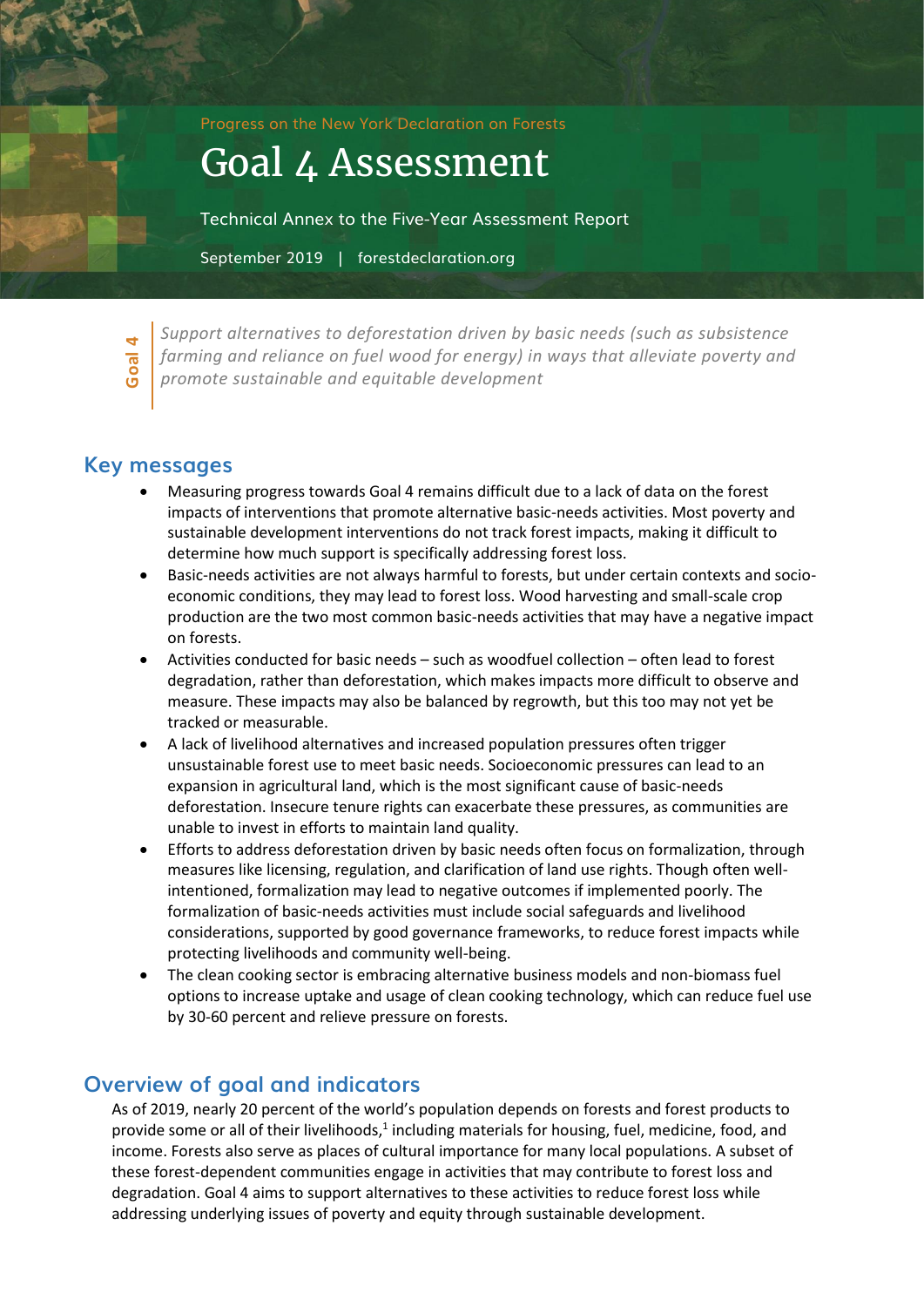#### Defining the basic-needs activities that drive deforestation and forest degradation

Basic-needs activities serve to sustain subsistence (e.g. food, shelter, cooking fuel, water). In addition to activities that directly provide for subsistence needs, for the purposes of the Goal 4 assessment, we consider smallholder commercial activities such as market farming, artisanal and small-scale mining, and charcoal production to be basic-needs activities because they often provide subsistence-level incomes for practitioners and their families. These activities are not always harmful to forests, but under specific circumstances or depending on the context and socioeconomic conditions, may lead to forest loss (forest degradation and/or deforestation). The dividing line between basic-needs activities and other commercial activities – such as agricultural commodity production covered under Goal 2, and large-scale mining covered under Goal 3 – is usually a question of scale, and an individual's or community's shift from subsistence production to commercial production may be difficult to measure.<sup>2</sup> Therefore, in the same landscape, it is often challenging to disaggregate forest impacts from these activities.

Several types of basic-needs activities can be associated with deforestation and forest degradation (**Box 1**). A literature review performed by the International Center for Tropical Agriculture (CIAT) found that the most common activities performed by basic-needs populations that are associated with deforestation and forest degradation are wood harvesting and small-scale agriculture.<sup>3</sup> There are also regional differences in the type and impact of specific basic-needs activities. In Africa, 93 percent of tree cover loss is due to shifting agriculture, compared to 24 percent in Latin America.<sup>4</sup> South Asia and East Africa are currently 'hotspots' for deforestation and forest degradation driven by woodfuel collection, with over 50 percent of harvests being nonrenewable.<sup>5</sup>

Some basic-needs activities in this analysis may also be characterized as informal or illegal activities. Informal practices occur outside of regulated market structures, but they may be legal under customary arrangements or local law.<sup>6</sup> Illegal mining or illegal crop production, on the other hand, by definition, operate outside of the law. Supporting alternatives to these basic-needs activities requires different approaches depending on the activity's legal status.

#### **Box 1. Basic-needs activities associated with forest impacts**

- **Swidden or 'shifting' agriculture:** Traditional practices that clear forest land for short-term crop production before moving on and allowing forests to regenerate. Swidden agriculture's effect on forests depends on the time fallow areas are given for regeneration and the type of clearing techniques used.
- **(Permanent) subsistence agriculture**: Subsistence-level crop production in or near forests, where crops are continuously grown on the same parcel of land. This type of farming has mixed impacts on forest quality. The primary mechanism for forest loss is through cropland expansion, usually due to population pressures, which leads to additional forest clearance.
- **Wood harvest / woodfuel collection:** Those activities that include the small-scale and non-mechanized extraction of wood biomass from forests. Woodfuel collection for firewood or for charcoal production is primarily a driver of forest degradation rather than deforestation. Wood harvest can also be part of the cultivation-fallow cycle for swidden agriculture.
- **Artisanal and small-scale mining:** The unlicensed extraction of mineral resources by independent miners or small enterprises. Individuals may conduct this type of mining to provide some or all of their basic incomes, possibly through contracts with larger companies; or the mining may be mechanized and organized by small businesses.
- **Non-timber forest products:** The collection of forest products other than wood or timber (e.g., medicinal plants, bush meat, nuts, and fruits). The collection of non-timber forest products may lead to forest degradation through the direct removal of biomass (e.g. plants) or through the disruption of natural regeneration processes (e.g. removing fruits before seeds can be dispersed).
- **Livestock raising:** Livestock activities such as cattle raising and livestock grazing. Farmers who do not own land or manage pastures may allow their animals to range and forage into forests or other available areas. <sup>7</sup> The literature indicates that forest impacts of livestock raising are limited compared to other basic-needs activities.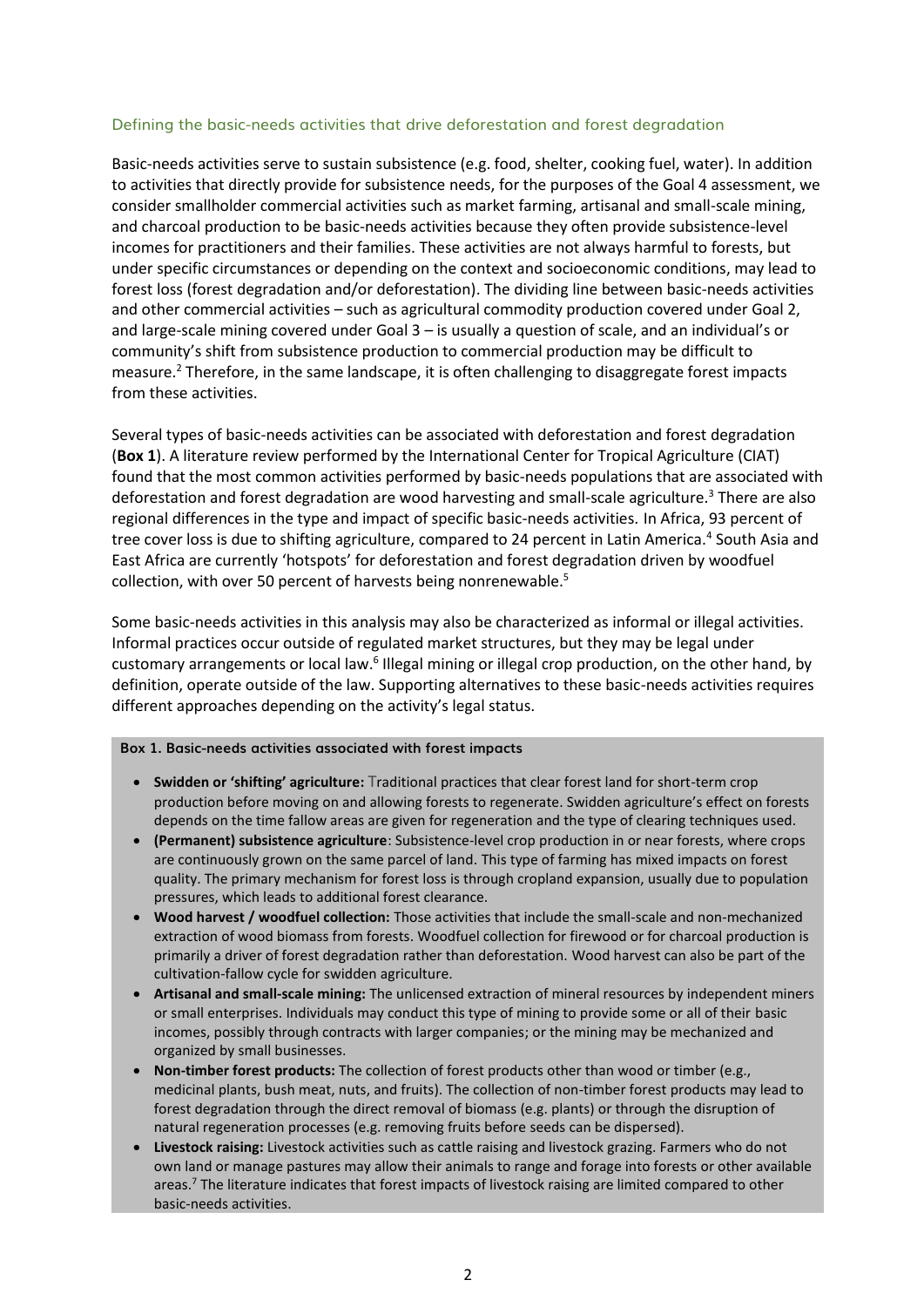• **Illegal crop cultivation:** The cultivation of illicit crops such as coca or papave. Overall this activity has been demonstrated to be a less significant driver of forest loss than other basic-needs activities.

Poverty, inequality, and migration act as indirect drivers of basic needs-driven deforestation and forest degradation

Existing structures of poverty and inequality tend to exacerbate basic needs-driven deforestation and forest degradation. In turn, deforestation can contribute to the persistence of these structures. Efforts to reduce forest impacts from basic-needs activities must contend with these complex socioeconomic factors.<sup>8</sup> **Figure 1** illustrates the relationship between socioeconomic factors and the two most prevalent basic-needs activities that drive forest loss, wood harvesting and small-scale crop production. A lack of livelihood alternatives and increased population further increase pressure on forests. In addition, the sustainability of crop production can be affected by land tenure status as well as the market conditions to which the farmer has access. Understanding the local dynamics of these indirect drivers is a critical step toward achieving Goal 4.9

#### **Figure 1.**

The socioeconomic context of basic needs-driven deforestation and forest degradation



Note: The thickness of the connecting lines between socioeconomic characteristics and basic-needs activities indicates the reported strength of the causal relationship, according to quantitative and qualitative data from researchers in the reviewed literature.

Source: Adapted from Francesconi, W., Vanegas, M., & Bax, V. (2019). Unraveling the socioeconomic context of basic needs deforestation and forest degradation: a systematic review. Cali, Colombia: International Center for Tropical Agriculture (CIAT) (unpublished report produced for the New York Declaration on Forests Progress Assessment.)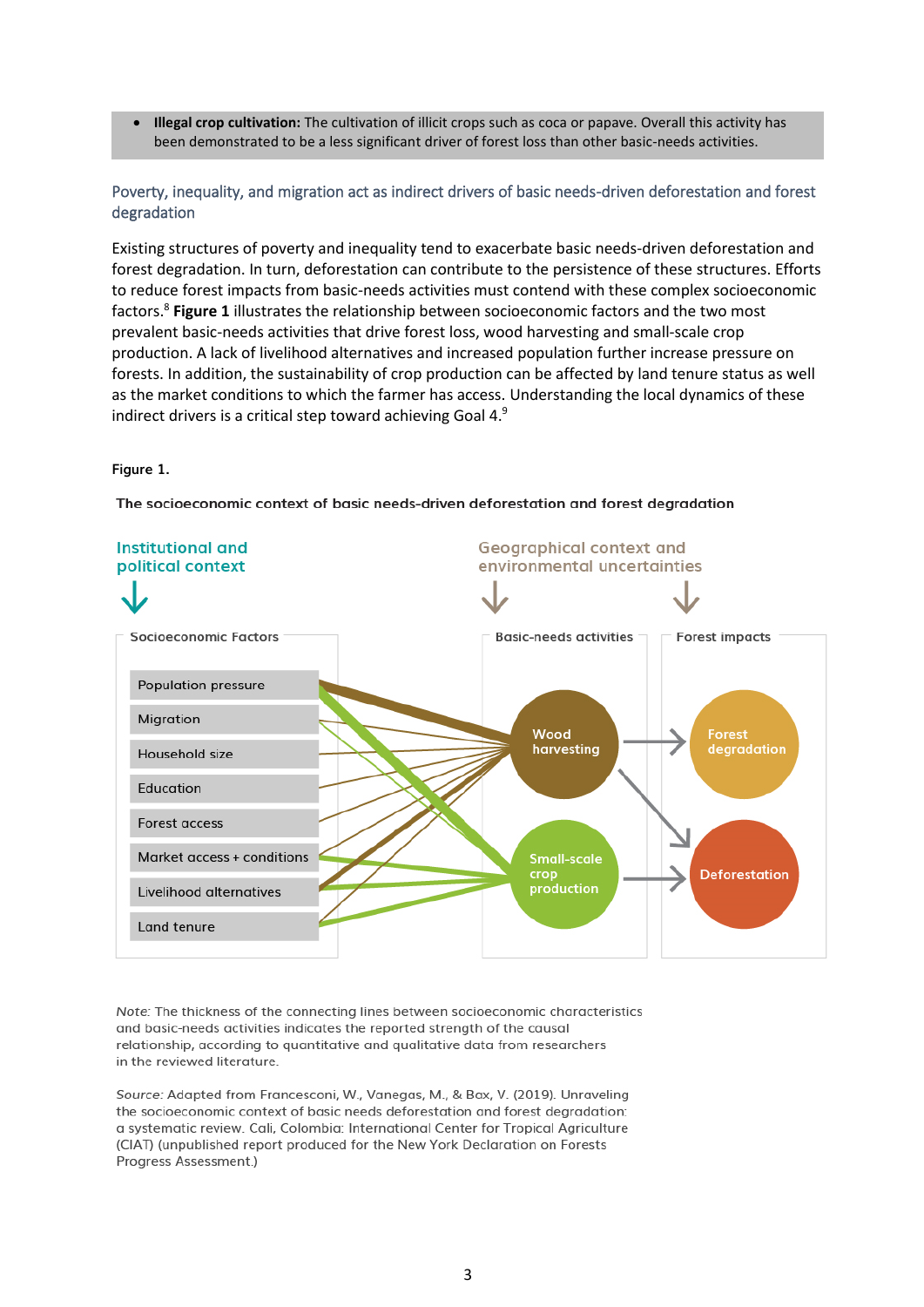#### Lack of economic opportunity harms forests

A lack of non-forest livelihood alternatives for forest-dependent communities<sup>a</sup> is a key factor leading to basic needs-driven forest loss.<sup>10,11</sup> A survey of such communities in Ghana found that 27 percent of people blamed a lack of other economic opportunities for their need to engage in deforestation and degradation activities – including wood logging, charcoal production, and hunting.<sup>12</sup> Where the economy excludes poor populations from the chance for growth, forests can suffer. The highest rates of deforestation in Latin America occur in areas with the largest disparities in wealth, income, and land ownership.<sup>13</sup> High levels of inequality can undermine the institutions and incentives that enable sustainable livelihood activities, including reduced access to land and the prevention of collective action.<sup>14</sup> At the same time, high inequality can enable increased deforestation from large-scale, commercial agriculture (see [Goal 2\)](http://forestdeclaration.org/goal/goal-2/).

## Demographic changes, including migration, increase pressure on land and resources

As local populations increase, they may clear forests for agricultural expansion, shelter construction, and infrastructure development.<sup>15</sup> For example, in the Congo Basin region, small-scale forest clearing for agriculture accounts for 84 percent of forest-loss area, correlating closely with population growth rates in the region.<sup>16</sup> Additionally, a recent study in Malawi found that a 1 percent increase in population growth increased deforestation by 2.7 percent, primarily through increases in agricultural land.<sup>17</sup> These demographic pressures often drive agricultural intensification, lowering agricultural productivity and incentivizing farmers to convert more forest to cropland or engage in other forestbased activities.<sup>18</sup> Fast-growing rural populations as well as conflicts can produce a large number of 'frontier migrants,' who move into previously unsettled landscapes to seek opportunity, often in protected areas. <sup>19</sup> Further, in many basic-needs communities in Latin America, the forest frontier continues to come with the promise of land and eventual land title, resulting in a persistent settler mentality. 20,21

Population growth can also correlate with increased local demand for forest products and access to markets.<sup>22</sup> The resulting commercialization of pre-existing basic-needs activities raises the profitability of deforestation and forest degradation.

## The scale and impact of key basic-needs activities

In the following section we focus on three categories of basic-needs activities that have the highest impact on forests: agriculture, woodfuel harvest, and small-scale mining.

## Swidden and subsistence agriculture continues to pose a threat to forests in tropical regions

An analysis of high-resolution maps indicates that 21 percent of global tree cover loss from 2001-15 was due to shifting agriculture.<sup>23</sup> In the Democratic Republic of the Congo (DRC) and the Central African Republic, small-scale clearing for shifting agriculture accounts for over 90 percent of tree cover loss.<sup>24</sup> However, much of this loss is not permanent as cycles of shifting agriculture allow trees to regrow. Meanwhile, 15 percent of Indonesian deforestation from 2001-16 – a loss of 1.4 million hectares – was due to small-scale agriculture.<sup>25</sup> Small, mixed plantations added another 660 thousand hectares (7 percent) to this total. The primary threat to forests from small-scale agriculture comes from cropland expansion, whereas shifting agricultural systems may allow forests to regrow as part of rotational cycles.

## Woodfuel collection dynamics are variable

As of 2017, 2.4 billion people rely on firewood and charcoal for cooking, and an estimated 30 percent of global woodfuel harvests are unsustainable.<sup>26</sup> Forest degradation from woodfuel collection can be

<sup>&</sup>lt;sup>a</sup> In the context of this report, "forest-dependent" communities are those which live in highly forested areas and derive some or all of their livelihoods from forests. This definition builds from a paper by Newton et al. published in *Land Use Policy.*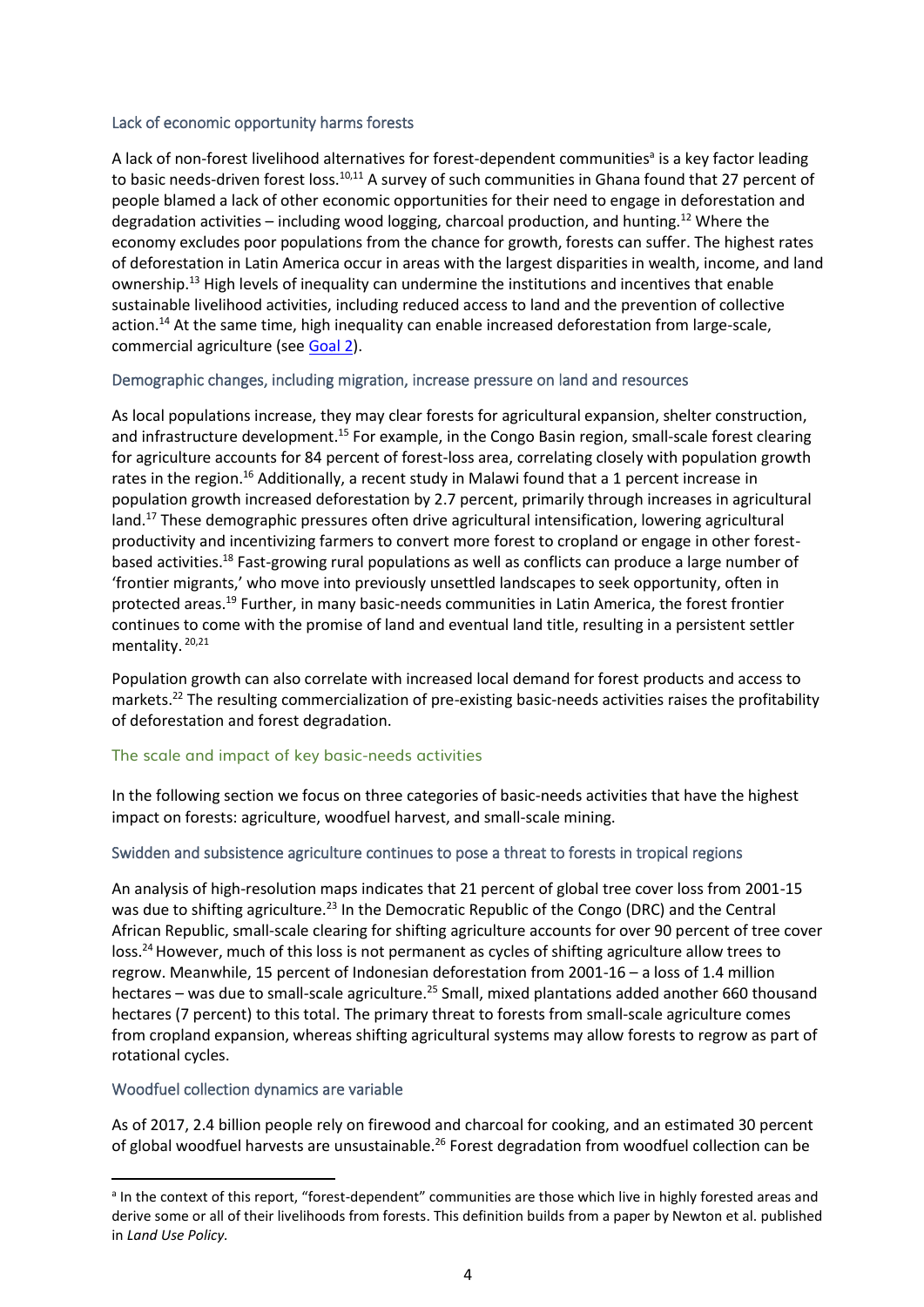severe in areas with rapidly growing populations (e.g., as a result of population displacement<sup>27</sup>) and environmental changes (e.g., droughts and desertification). In some cases, charcoal production can facilitate deforestation due to its profitability lowering or offsetting the cost of land clearance for agriculture or other purposes. However, since charcoal production is a significant source of rural livelihoods in some regions, people may respond to scarcity and shift the location of production, allowing forests to recover over time. In Haiti, for example, charcoal-supplying regions have shifted in response to decentralization and transportation changes, allowing for forest recovery in historical production areas.<sup>28</sup>

#### Artisanal and small-scale mining supports livelihoods, at a cost

Growing investment in artisanal and small-scale mining, particularly in Central and South America, drives deforestation and forest degradation in highly localized contexts. This type of mining consists of individuals engaging in mining to earn a livelihood as well as small-scale commercial mining businesses. It is estimated that over 150 million men, women, and children engage in or are dependent on artisanal mining.<sup>29</sup> Currently, 70-80 percent of small-scale miners operate in an informal context (roughly 40.5 million in 2017, up from 30 million in 2014), meaning they lack the necessary licenses and permits to operate. This informality makes it difficult for governments to regulate their mining activity. <sup>30</sup> While the percentage of global forest loss from small-scale mining remains relatively low, the rate of mining-driven deforestation is increasing in areas like the Peruvian Amazon (**Box 2**). In addition to the forestland cleared for the mines themselves, mining activities further contribute to forest loss through exploration activities, the development of roads and other infrastructure intended to service mining activity [\(Goal 3\)](http://www.forestdeclaration.org/goals/goal-3), and impacts on local diets in response to ecosystem destruction and pollution.<sup>31</sup>

#### **Box 2. Case Study: The impacts of artisanal and small-scale gold mining in the Peruvian Amazon**

Between 1984 and 2017, artisanal and small-scale gold mining caused nearly 100,000 hectares of deforestation in the Peruvian Amazon, 53 percent of which occurred since 2011 and 10 percent of which occurred in 2017.<sup>32</sup> Small-scale mineral mining (excluding fossil fuels) continues to expand in the region, having grown to 65 percent of all new mining in 2017. While the increasing rates of deforestation from mining initially paralleled increases in the price of gold, deforestation in the Peruvian Amazon has continued to rise despite gold prices dropping from 2012 to 2017. Previous attempts by the national government to reign in mining-driven deforestation in the region have been largely unsuccessful. During a period of increased enforcement by the Peruvian National Police between 2009 and 2017, mining-driven deforestation rose by more than 240 percent.<sup>33</sup> In February 2019, the Peruvian government again launched a coordinated campaign to crack down on illegal mining in the department of Madre de Dios, committing 1,500 policy and military officers to the region and declaring a state of emergency.<sup>34</sup> Halting or reversing the trend of conversion to artisanal mining in Peru will likely require sustained, large-scale interventions that target the underlying drivers, including land tenure rights and smallholders' livelihood needs.

#### Reducing deforestation and forest degradation driven by basic needs

Targeted support for alternatives to basic-needs activities that drive deforestation and forest degradation encompass a wide range of interventions. Examples of such measures for woodfuel collection and wood harvest include the development and scaling up of clean cooking solutions, the establishment of energy plantations specifically for fuelwood, and the implementation of community forest management. For subsistence and shifting agriculture, sustainable intensification interventions can encourage land-sparing. Other interventions may include securing land tenure for indigenous peoples and local communities (see **[Goal 10](http://www.forestdeclaration.org/goals/goal-10)**) and incorporating informal livelihood activities into the formal economy, though the latter has had mixed outcomes.

## **Assessing progress**

It remains difficult to present aggregated data on the effect of Goal 4-related initiatives on forest cover and quality due to a lack of in-depth research in this area and methodological challenges.<sup>35,36</sup>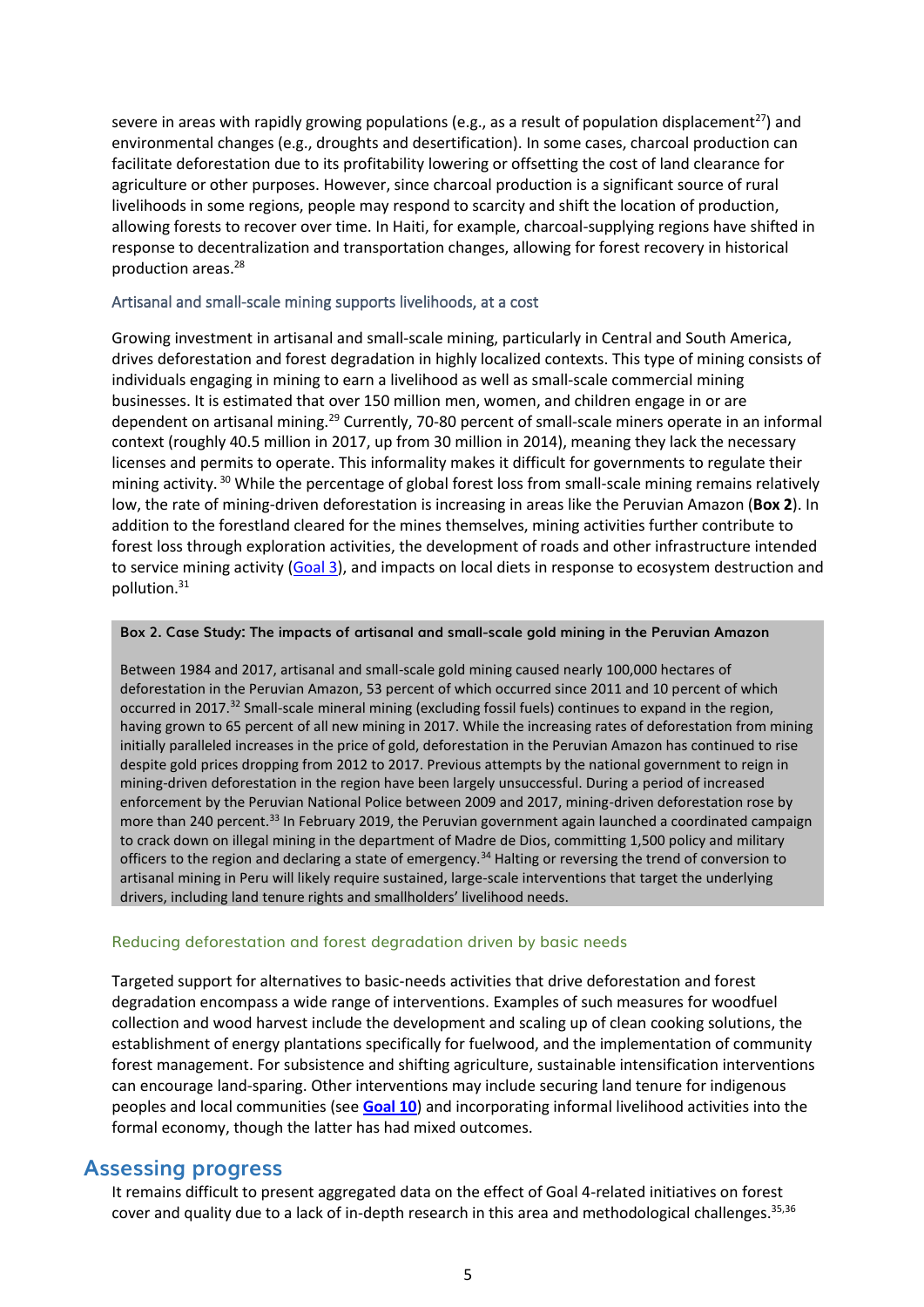In previous years, the Goal 4 assessment presented data on the distribution and financial support for clean cookstoves as an alternative to unsustainable woodfuel collection. This year, due to data collection revisions (see **Data developments,** below), we are unable to present updated data according to those indicators. Instead, we continue to present case studies and descriptions of initiatives to address basic needs-driven forest impacts through alternative strategies. As in previous years, we consider smallholder activities that contribute to livelihoods for forest communities under our Goal 4 analysis, distinguishing them from activities undertaken by large company actors considered under Goals 2 and 3. A revised assessment framework for Goal 4 will be created for our 2020 update. $b$ 

# **Findings**

## Tackling informality to reduce forest loss requires multi-pronged interventions

The formalization of informal activities is one of the most common strategies to reduce forest pressures from basic-needs activities.<sup>37,38</sup> The underlying assumptions of formalization as an environmental protection measure are that governments will be able to more effectively regulate formal activities in forest areas, and that forest producers will be more likely to comply with environmental regulations when they have secure property rights.<sup>39</sup> Formalization can include the licensing and regulation of production and trade of forest products to encourage the adoption of certain practices and technologies, while capturing tax revenue for the state.<sup>40,41</sup> It can also involve the clarification of land tenure, which alongside forest monitoring and effective enforcement, can lead to reduced forest loss.<sup>42</sup> When forest communities have secure rights over their land, they are more likely to conserve and sustainably utilize that land,<sup>43</sup> resulting in higher carbon stocks,<sup>44</sup> better forest and biodiversity conservation, $45$  and improved social and economic outcomes. $46$ 

However, secure property rights can also lead to the expansion of economic activity on the land, which may result in more forest clearance.<sup>47</sup> It can also transform informal producers, who merely operate outside of mainstream economic pathways, into illegal operators, subjecting them to fines, displacement, or imprisonment.<sup>48</sup> Therefore it is important that formalization interventions are designed with social safeguards in mind, applying the rules of good governance. **Box 3** illustrates a case where secure community land rights, in combination with certification of timber production, have led to positive forest and livelihood outcomes.

#### **Box 3. Case study: Community forestry leads to forest gain in Guatemala's Maya Biosphere Reserve**

Community forest management has proven to be effective at decreasing forest loss while maintaining livelihoods in Guatemala's Maya Biosphere Reserve (MBR). Located within the Selva Maya forest, the largest broadleaf tropical forest in Mesoamerica, the MBR is managed by the National Council of Protective Areas (CONAP). Nine communities have been granted concessions to manage forest area, and they are required to achieve and maintain Forest Stewardship Council certification within three years of being granted use rights, the costs of which are covered by donor support. The Asociación de Comunidades Forestales de Petén, the umbrella organization of the communities managing the concessions, has created an organization specifically to support member communities to maintain and refine their forest businesses. According to the Sixth Monitoring Report on Governance in the MBR, published by USAID, CONAP, and the Wildlife Conservation Society, the MBR experienced a net forest gain of 1,088 hectares, 34 percent of which occurred in five community forest concessions.<sup>49</sup> These concessions have created nearly 7,000 jobs, generated timber sales of nearly USD 50 million, and kept deforestation rates near zero.<sup>50</sup>

<sup>&</sup>lt;sup>b</sup> In 2020, the NYDF Assessment Partners will focus on Goal 4 as part of our annual in-depth assessment. Together with an expert working group, we will revise the assessment framework to allow for a deeper tracking of progress in line with previous in-depth assessments. In this 2019 update, we present provisional criteria and indicators, which will be considered and revised with the working group on Goals 3 and 4 over the next year. If you are a researcher or member of an organization working on the forest impacts of basic-needs and livelihood activities, and are interested in contributing to the 2020 in-depth assessment of Goal 4, please write to us through our Contact Page.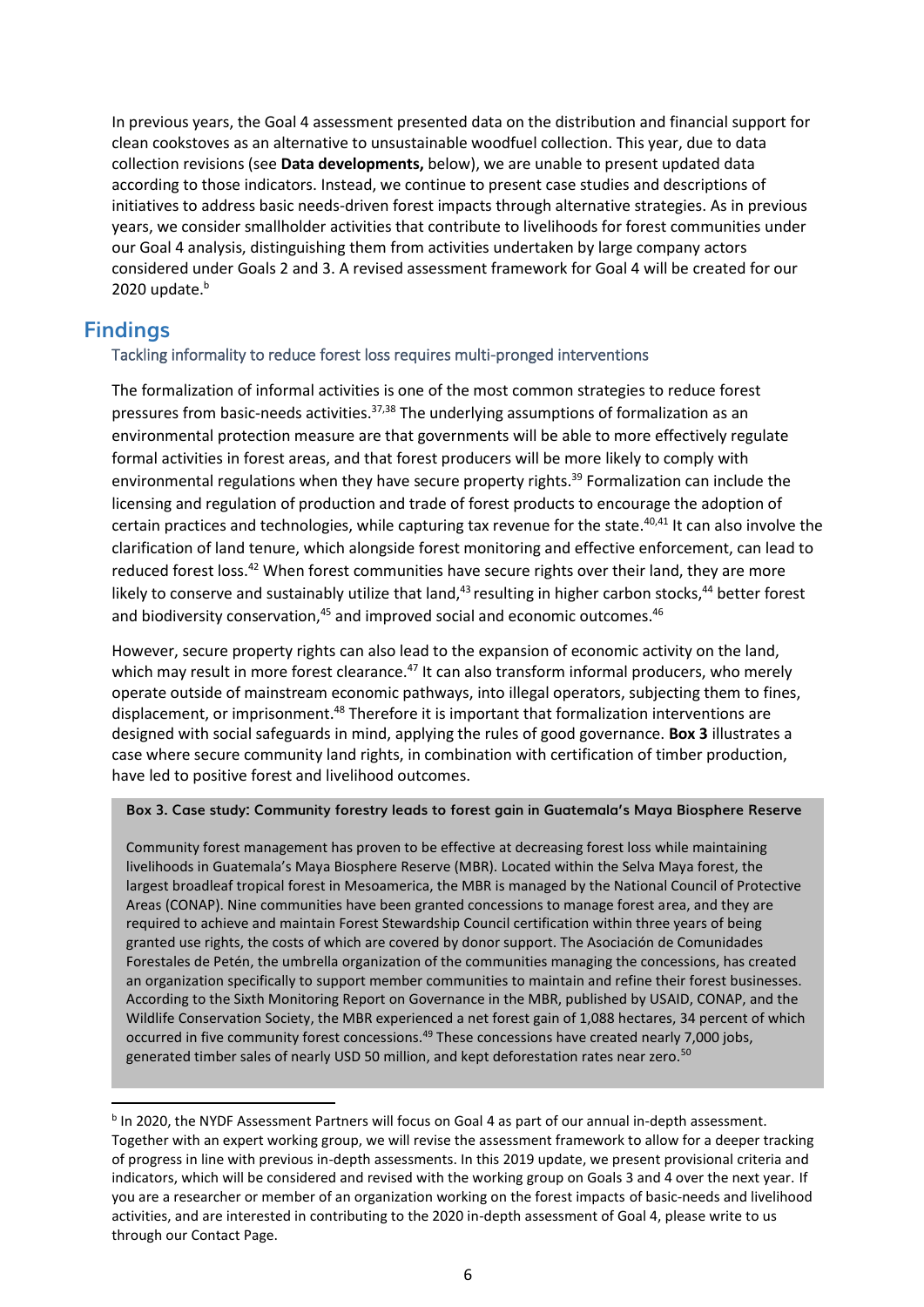#### Formalization of artisanal and small-scale mining requires good governance

Over 70 percent of small-scale miners operate in the informal sector,<sup>51</sup> leading many governments and international organizations to push for formalization of the sector, often with the involvement of large-scale mining companies. Each of the World Bank's 35 mining sector reform projects exceeding USD 1 million includes funding for small-scale formalization.<sup>52</sup> Certification, through ethical mineral certification schemes, provides another route toward formalizing and improving artisanal mining practices. In 2014, there were at least 11 certification schemes for responsible and/or sustainable artisanal mining, up from 7 in 2010. Most of these schemes target Latin America.<sup>53</sup>

Formalization of artisanal and small-scale mining faces significant barriers in its implementation. A shortage of reliable data on the scale and practices of small-scale miners has proven to be a significant barrier to formalization in many countries.<sup>54</sup> In Guyana, attempts to formalize small-scale mining have been undermined by narrow interventions that target tenure security without providing additional state support and technical capacity building.<sup>55</sup>

While formalization may provide labor security for miners operating at a basic-needs level, governments often restrict formalized mining to limit deforestation and other environmental degradation.<sup>56</sup> These restrictions may exclude small-scale miners from this livelihood activity altogether. Formalization has been shown to be most effective at improving miner safety and livelihood outcomes while reducing negative environmental impacts when initiatives include supplementary interventions, such as developing targeted legal frameworks; improving miner access to geological data, capital, and equipment; providing capacity building; and enabling dialogue between stakeholders.<sup>57</sup>

#### The charcoal sector demonstrates the varied impacts of formalization

Between 1964 and 2014, global charcoal production grew from 17.3 million tons to 53.1 million tons; meanwhile, deforestation drives down the availability of forest biomass.<sup>58</sup> Sustainable production of charcoal is possible if supportive policies (e.g., protected harvest areas) are in place.<sup>59</sup> However, the application of such policies depends upon sector formalization. In Tanzania – where charcoal and fuel wood constitute up to 90 percent of energy supply – factors like secure tenure, formalized production management, and strategic harvesting plans were found to reduce degradation. <sup>60</sup> In contrast, the absence of formalized charcoal production and the exclusion of sustainable charcoal from national policies contributed to greater forest degradation and deforestation, especially in concentrated markets.<sup>61</sup>

## The clean cooking sector adopts new approaches to reduce woodfuel reliance

The clean cooking sector has long sought to reduce forest loss and degradation from woodfuel collection. Over the past few years, significant steps have been taken to reduce the impact of cookstoves on deforestation and forest degradation. Modern cookstoves are more efficient than traditional stoves, reducing fuel use by 30-60 percent and resulting in decreased pressure on forest resources.<sup>62</sup> New business models are emerging to improve access and usage of clean cooking products, including pay-as-you-go<sup>c</sup> models and the integration of fuel sales.<sup>63</sup> Furthermore, the sector is embracing alternative fuels such as liquified petroleum gas (LPG). <sup>64</sup>

Some national governments have recently adopted policies – such as reduced taxes and tariffs – that support the growth of the clean cooking business. The Kenyan Government, for example, removed excise duties on denatured ethanol and the 16 percent value-added tax on LPG to improve affordability and encourage investment in the use of ethanol and LPG for cooking.<sup>65</sup>

Financing for clean cooking stoves increased by 36 percent from 2016 to a total of USD 40 million in 2017, though it remains only 1 percent of the 4 billion USD needed to enable universal access by

 $c$  Pay-as-you-go models enable low-income consumers to purchase clean fuel as needed in small, more affordable quantities.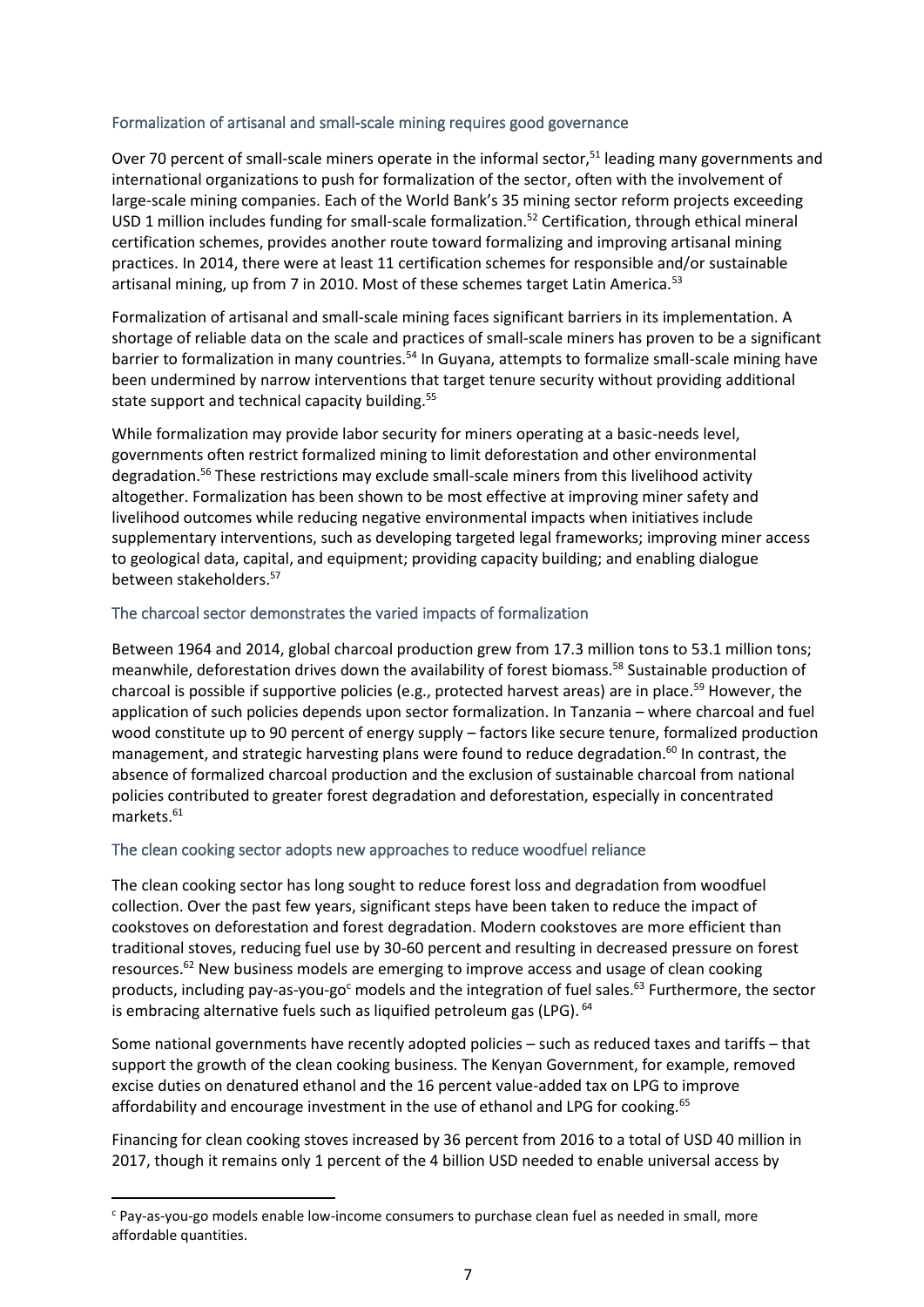2030.<sup>66</sup> This investment also remains concentrated in East Africa, with over 50 percent to companies headquartered in the region.<sup>67</sup> While the number of cookstoves and fuels distributed in developing countries nearly doubled between 2015 and 2016, the rates of usage are not growing as fast. One study found that due to maintenance and practicality issues, the usage of clean cook stoves in Malawi fell to 50 percent in 2017.<sup>68</sup> However, when adopted, clean cookstoves can be effective at protecting forests. Recent research from India demonstrated that transitioning to clean fuels, such as biogas, promoted forest regrowth.<sup>69</sup>

#### Budget allocations for basic-needs alternatives through REDD+ show some promise, but most funding remains to be distributed

The concept of reducing emissions from deforestation and forest degradation and the role of conservation, sustainable management of forests, and enhancement of forest carbon stocks in developing countries (REDD+) was introduced in the international climate negotiations as a mechanism for national governments to address forest loss. In practice, while governments and multilateral organizations have engaged in long planning and preparatory processes, implementation thus far has consisted largely of subnational pilot projects, which often focus on addressing forest loss from basic-needs activities engaged in by local forest populations.<sup>70</sup>

From the limited available evidence, local REDD+ projects have demonstrated mixed success in improving the well-being of project-affected communities.<sup>71,72</sup> Projects which include incentives for forest protection (e.g. payments for ecosystem services) alongside disincentives (e.g. enforcement of land use restrictions) are more likely to achieve both forest and sustainable development goals.<sup>73</sup>

At the same time, a number of developing countries have allocated funding under the Forest Carbon Partnership Facility's REDD+ programs to support livelihood alternatives to basic needs-driven forest loss. According to the Emission Reduction Program Documents (ERPDs) of 16 countries, committed funding related to basic-needs activities totals roughly USD 3.5 billion. For example, in the ERPD for the DRC, budget allocations are made to basic-needs relevant activities, such as assisted natural regeneration for charcoal production, family planning, and formalization and strengthening of the fuelwood sector.<sup>74</sup> **Figure 2** illustrates the budget allocations outlined in country ERPDs for interventions that may address deforestation driven by basic-needs activities. By far, the most funding is budgeted for agricultural activities (USD 540,000 in DRC) and charcoal production (USD 1,900,000 in DRC), while both aquaculture and illegal crop production activities receive little to no funding. Notably, these budgeted funds have yet to be distributed as these programs have not yet gone into effect.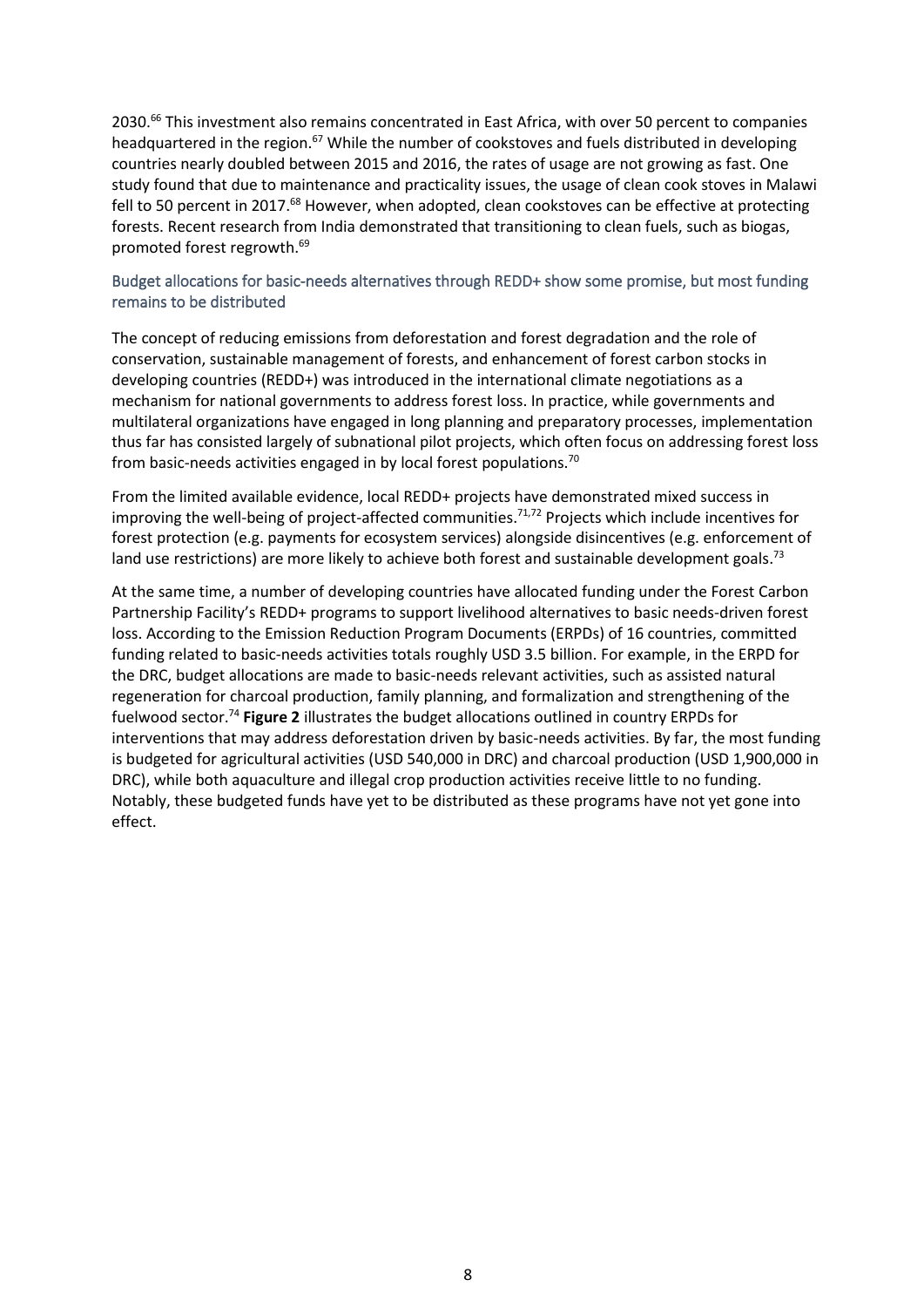#### **Figure 2.**

Budget allocations that may support basic-needs alternatives under Forest Carbon Partnership Facility REDD+ programs



Note: Figures are cumulative from the Emission Reduction Program Documents of 16 countries. Because budget lines may be applicable to multiple basic-needs activities, summed totals are not exclusive, e.g. the Livestock raising total may include budget lines that also target agriculture or wood harvest. However, each budget line has only been counted once. Note that budgeted funding under the Forest Carbon Partnership Facility's readiness programs have yet to be distributed.

Source: Climate Focus analysis based on data from Emissions Reductions Program Documents for 16 countries whose budgets are broken down by activity (Chile, Cote d'Ivoire, Democratic Republic of the Congo, Dominican Republic, Fiji, Ghana, Indonesia, Lao People's Democratic Republic, Madagascar, Mexico, Mozambique, Nepal, Nicaragua, Peru, Republic of Congo, and Vietnam). Activity descriptions were drawn from the "Description of Actions and Interventions to be Implemented Under the Proposed ER Program" sections, and budget allocation information from the "Operational and Financial Planning - ER Program Budget" sections of the ERPDs. Activities and sub-activities were chosen for inclusion when there was a reasonable connection to basic-needs activities included in this Goal 4 analysis, e.g. support for climate-smart agriculture, rationalization of artisanal gold mining, and improving charcoal stocks.

## **Data developments**

Imaflora to examine impacts of smallholder cattle ranchers in the Brazilian Amazon

Of the 1.7 million cattle ranchers in Brazil, only an estimated 18 percent run profitable production systems.<sup>75</sup> Profitable ranchers are those able to adopt new practices and technologies, access specialized labor and credit lines, and explore new market opportunities. Lacking the resources to improve their production systems, the other 1.4 million cattle producers operate under conditions that lead to land degradation. Pasture degradation represents an estimated 20 percent of farm operational costs, corroding profitability and forcing ranchers to sell property or stimulating them to open new pasture lands through deforestation. Over the last decades, a number of development projects have been implemented in smallholder farms in the Brazilian Amazon that propose production alternatives to avoid deforestation. These projects are focused on building farmers' capacity to transition to intensified and diversified production systems (e.g. silvopastoral and cocoa plantations).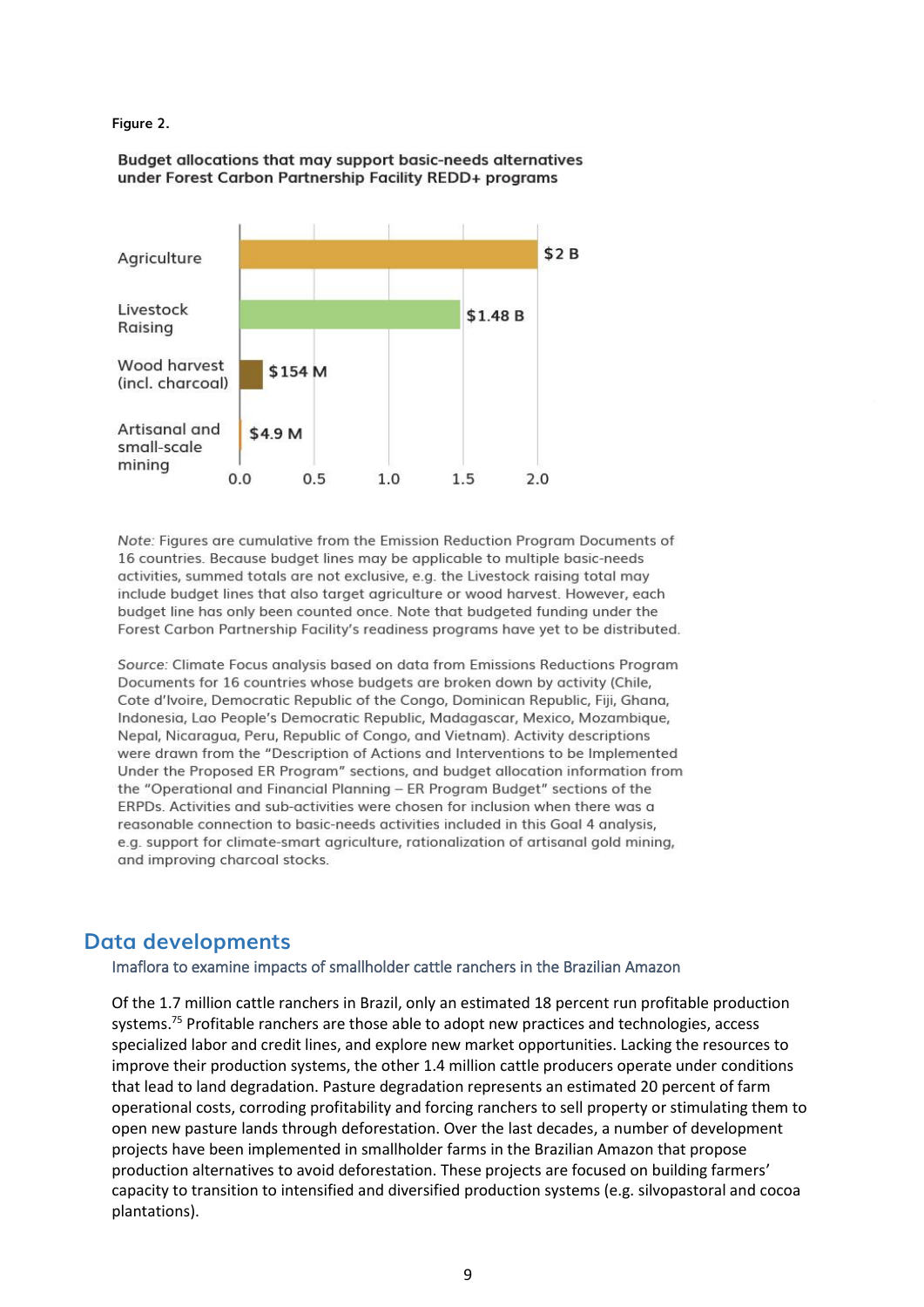To contribute to the assessment of Goal 4), Imaflora (Instituto de Manejo e Certificação Florestal e Agrícola) will evaluate the socioeconomic context of smallholder livestock production in the Brazilian Amazon and identify production alternatives that may expand vulnerable producers' livelihood options while avoiding further deforestation. The research project will include geospatial analysis of smallholder farms along the Amazon-agricultural frontier in Mato Grosso and Pará, Brazil, along with field interviews with farmers, farmer unions and co-operatives, project developers, and agribusinesses. The project aims to evaluate the effectiveness of production alternatives that have already been tested in the region, while evaluating related national climate and agriculture policies. Besides contributing to the design of the Goal 4 assessment framework in 2020, results of this research are expected to inform improvements in the implementation of public policies and development projects towards sustainable agriculture and forest conservation in smallholder systems in the Brazilian Amazon.

#### Changes in measurement and data collection for improved biomass/clean cooking interventions

The Clean Cooking Alliance is currently developing a comprehensive monitoring and evaluation framework to more robustly track progress of its own work and work done by other actors in the clean cooking sector. In the past, the Alliance has tracked the number of stoves distributed, which did not provide a comprehensive picture of progress. Given recent advances in technology, business models, sector financing, and policies, a broader range of indicators are needed to assess these changes. These indicators will be sorted amongst three levels of action, from project-level outcomes, to actions taken in accordance with the Alliance's own strategy, to sector-level actions from other stakeholders and interventions. The final framework will be defined over the next year in close collaboration with partners.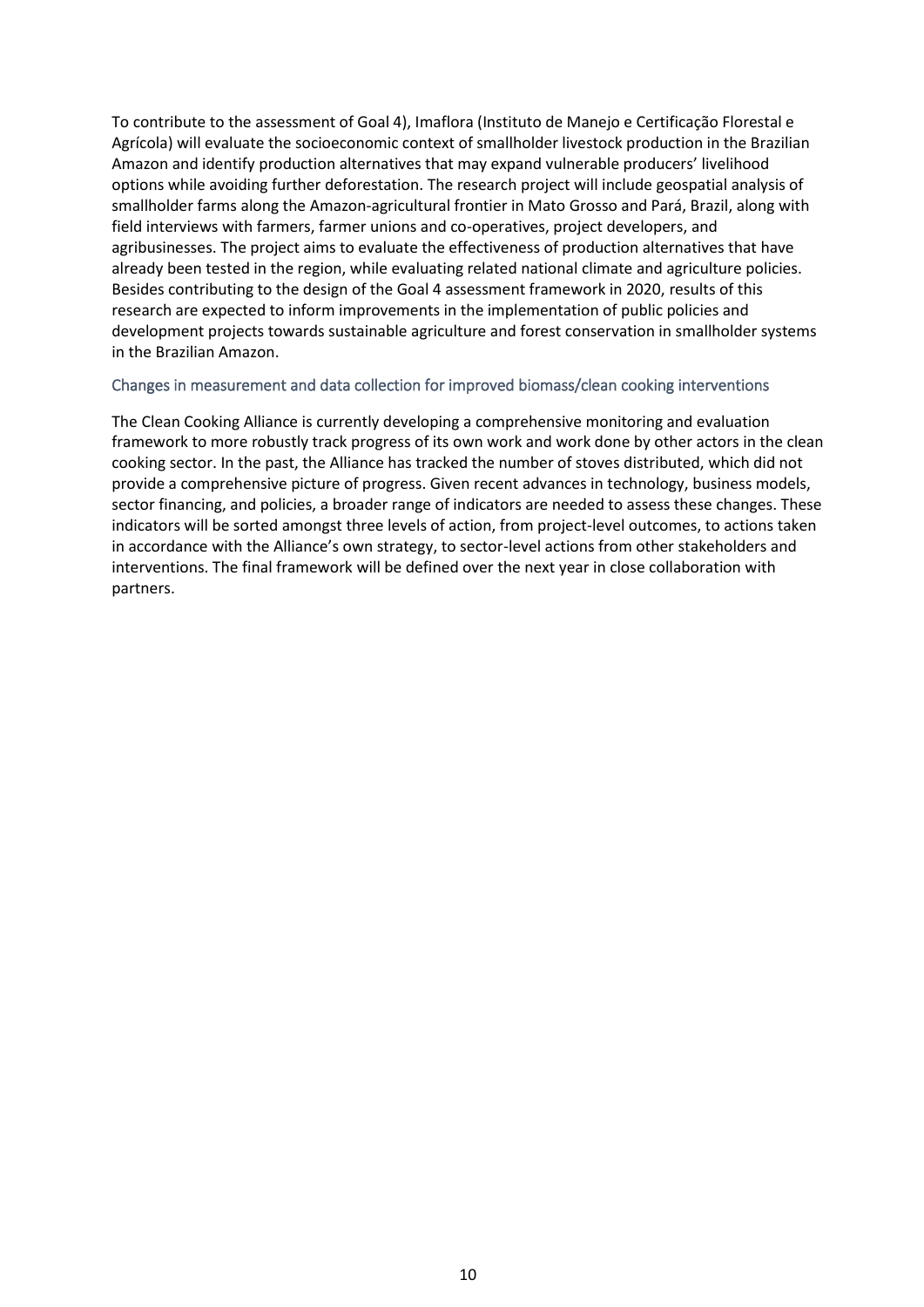# **Endnotes**

- <sup>1</sup> Cheng, S. H., MacLeod, K., Ahlroth, S., Onder, S., Perge, E., Shyamsundar, P., et al. (2019). A systematic map of evidence on the contribution of forests to poverty alleviation. *Environmental Evidence*, *8*(1), 3. <https://doi.org/10.1186/s13750-019-0148-4>
- 2 Francesconi, W., Vanegas, M., & Bax, V. (2019). *Unraveling the socioeconomic context of basic needs deforestation and forest degradation: a systematic review*.
- <sup>3</sup> Francesconi, W. et al. (2019).

<sup>5</sup> Bailis, R., Drigo, R., Ghilardi, A., & Masera, O. (2015). The Carbon Footprint of Traditional Woodfuels. *Nature Climate Change*, *5*.

<sup>6</sup> Nhlengetwa, K. (2016, April 12). Why it doesn't make sense that all informal mining is deemed illegal. *The Conversation*. [http://theconversation.com/why-it-doesnt-make-sense-that-all-informal-mining-is-deemed](http://theconversation.com/why-it-doesnt-make-sense-that-all-informal-mining-is-deemed-illegal-57237)[illegal-57237.](http://theconversation.com/why-it-doesnt-make-sense-that-all-informal-mining-is-deemed-illegal-57237)

 $7$  Francesconi, W. et al. (2019).

8 Francesconi, W. et al. (2019).

<sup>9</sup> Twongyirwe, R., Bithell, M., & Richards, K. S. (2018). Revisiting the drivers of deforestation in the tropics: Insights from local and key informant perceptions in western Uganda. *Journal of Rural Studies*, *63*, 105–119. [http://www.sciencedirect.com/science/article/pii/S0743016717309142.](http://www.sciencedirect.com/science/article/pii/S0743016717309142)

<sup>10</sup> Newton, Peter, Daniel C. Miller, Mugabi Augustine Ateenyi Byenkya, and Arun Agrawal. "Who Are Forest-Dependent People? A Taxonomy to Aid Livelihood and Land Use Decision-Making in Forested Regions." *Land Use Policy* 57 (November 30, 2016): 388–95[. https://doi.org/10.1016/j.landusepol.2016.05.032.](https://doi.org/10.1016/j.landusepol.2016.05.032)

<sup>11</sup> Francesconi, W. et al. (2019).

<sup>12</sup> Fagariba, C. J. et al. (2018).

<sup>13</sup> Ceddia, M. G. (2019). The impact of income, land, and wealth inequality on agricultural expansion in Latin America. *Proceedings of the National Academy of Sciences*, 201814894.

<sup>14</sup> Ceddia, M. G. (2019).

<sup>15</sup> Fagariba, C. J. et al. (2018).

<sup>16</sup> Tyukavina, A., Hansen, M. C., Potapov, P., Parker, D., Okpa, C., Stehman, S. V., et al. (2018). Congo Basin forest loss dominated by increasing smallholder clearing. *Science Advances*, *4*(11), eaat2993.

<sup>17</sup> Mapulanga, A. M., & Naito, H. (2018). *Does A Higher Population Growth Cause Deforestation? : A Study of Malawi's Rapid Deforestation* ( No. 2018–005) (No. 2018–005). [https://ideas.repec.org/p/tsu/tewpjp/2018-](https://ideas.repec.org/p/tsu/tewpjp/2018-005.html) [005.html](https://ideas.repec.org/p/tsu/tewpjp/2018-005.html)

<sup>18</sup> Fagariba, C. J. et al. (2018).

<sup>19</sup> López-Carr, D., & Burgdorfer, J.. "Deforestation Drivers: Population, Migration, and Tropical Land Use." *Environment* 55, no. 1 (2013)[. https://doi.org/10.1080/00139157.2013.748385.](https://doi.org/10.1080/00139157.2013.748385)

<sup>20</sup> Hoffmann, C., García Márquez, J. R., & Krueger, T. (2018). A local perspective on drivers and measures to slow deforestation in the Andean-Amazonian foothills of Colombia. *Land Use Policy*, *77*, 379–391. http://www.sciencedirect.com/science/article/pii/S0264837717304179.

<sup>21</sup> Morales-Baquero, L, Borrego, A, Skutsh, M., Kleinn, C & Healey, J. (2014) Identification and quantification of drivers of forest degradation in tropical dry foret: A case study in Western Mexico. Land use Policy. 49: 296-309; Roth, L. (2001). Enemies of the trees? Subsistence farmers and perverse protection of tropical dry forest. Journal of Forestry.

<sup>22</sup> Francesconi, W. et al. (2019).

<sup>23</sup> Curtis, P. G. et al. (2018).

 $24$  Tyukavina, A. et al. (2018).

<sup>25</sup> Austin, K. G., Schwantes, A., Gu, Y., & Kasibhatla, P. S. (2019). What causes deforestation in Indonesia? *Environmental Research Letters*, *14*(2), 024007. [https://doi.org/10.1088%2F1748-9326%2Faaf6db.](https://doi.org/10.1088%2F1748-9326%2Faaf6db)

<sup>26</sup> Food and Agriculture Organization of the United Nations. (2017). *Sustainable woodfuel for food security: a smart choice: green, renewable and affordable*.

<sup>27</sup> Gianvenuti A., G. A. (2018). *Managing forests in displacement settings: Guidance on the use of planted and natural forests to supply forest products and build resilience in displaced and host communities*. <http://www.fao.org/3/i8309en/I8309EN.pdf>

<sup>28</sup> Tarter, A., Freeman, K. K., Ward, C., Sander, K., Theus, K., Coello, B., et al. (n.d.). A National Assessment of Charcoal Production and Consumption Trends. 82.

<sup>29</sup> Fritz, W. M., McQuilken, J., Collins, N., & Weldegiorgis, F. (2014). Global Trends in Artisanal and Small-Scale Mining (ASM): A review of key numbers and issues. 91.

<sup>4</sup> Curtis, P. G., Slay, C. M., Harris, N. L., Tyukavina, A., & Hansen, M. C. (2018). Classifying drivers of global forest loss. *Science*, *361*(6407), 1108–1111.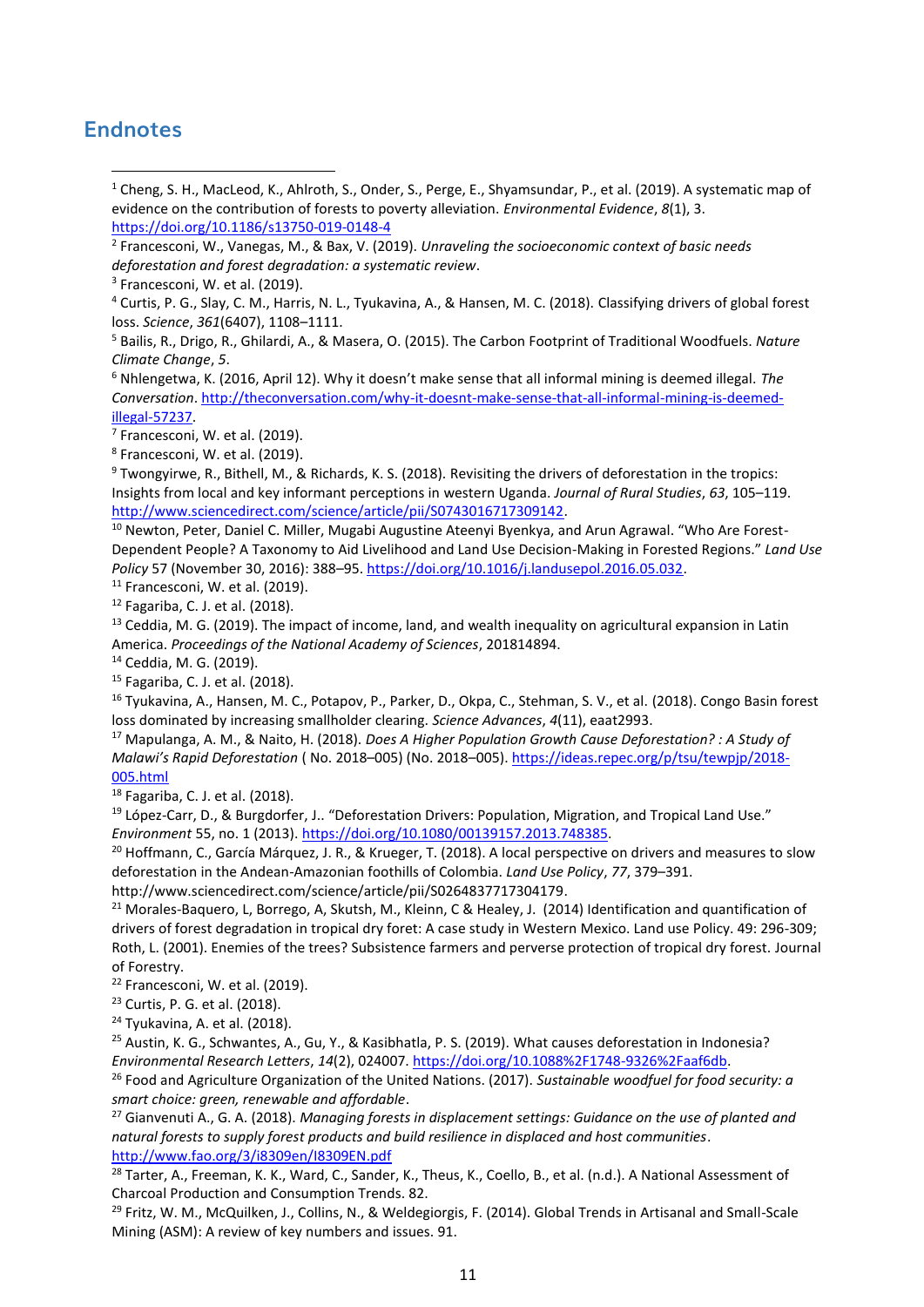<sup>30</sup> Corneau, S. (2018, January 22). Six Key Factors in Formalizing Artisanal and Small-Scale Mining. *IISD*. [https://www.iisd.org/blog/six-key-factors-formalizing-artisanal-and-small-scale-mining.](https://www.iisd.org/blog/six-key-factors-formalizing-artisanal-and-small-scale-mining)

 $31$  Herman, Gib, & O'Leary, Keri Grace. (2014). Mercury Exposure and Health Impacts among Individuals in the Artisanal and Small-Scale Gold Mining Community: A Comprehensive Review. *Environmental Health Perspectives*, *122*(7), 667–672. [https://ehp.niehs.nih.gov/doi/full/10.1289/ehp.1307864.](https://ehp.niehs.nih.gov/doi/full/10.1289/ehp.1307864)

<sup>32</sup> Caballero Espejo, J., Messinger, M., Román-Dañobeytia, F., Ascorra, C., Fernandez, L. E., & Silman, M. (2018). Deforestation and Forest Degradation Due to Gold Mining in the Peruvian Amazon: A 34-Year Perspective. *Remote Sensing*, *10*(12), 1903[. https://www.mdpi.com/2072-4292/10/12/1903.](https://www.mdpi.com/2072-4292/10/12/1903)

33 Caballero Espejo, J. et al. (2018).

<sup>34</sup> Taj, M. (2019, February 20). Peru launches crackdown on illegal gold mining in Amazon. *Reuters*. [https://www.reuters.com/article/us-peru-illegal-mining-idUSKCN1Q82U6.](https://www.reuters.com/article/us-peru-illegal-mining-idUSKCN1Q82U6)

<sup>35</sup> Francesconi, W. et al. (2019).

<sup>36</sup> Simonet, G., Duchelle, A., Bos, A. B., Julie, S., Wunder, S., & Resosudarmo, I. A. P. (2018). Forests and carbon: The impacts of local REDD+ initiatives. In A. Angelsen, C. Martius, V. De Sy, A. E. Duchelle, A. M. Larson, & P. T. Thuy (Eds.), *Transforming REDD+: Lessons and new directions*[. https://www.cifor.org/library/7045/.](https://www.cifor.org/library/7045/)

<sup>37</sup> Salo, M., Hiedanpää, J., Karlsson, T., Cárcamo Ávila, L., Kotilainen, J., Jounela, P., et al. (2016). Local perspectives on the formalization of artisanal and small-scale mining in the Madre de Dios gold fields, Peru. *The Extractive Industries and Society*, *3*(4), 1058–1066.

[http://www.sciencedirect.com/science/article/pii/S2214790X16301733.](http://www.sciencedirect.com/science/article/pii/S2214790X16301733)

38 Smith, N. M., Smith, J. M., John, Z. Q., & Teschner, B. A. (2017). Promises and perceptions in the Guianas: The making of an artisanal and small-scale mining reserve. *Resources Policy*, *51*, 49–56.

[http://www.sciencedirect.com/science/article/pii/S0301420716300447.](http://www.sciencedirect.com/science/article/pii/S0301420716300447)

<sup>39</sup> Salo, M. et al. (2016).

<sup>40</sup> Schure, J., Ingram, V., Sakho-Jimbira, M. S., Levang, P., & Wiersum, K. F. (2013). Formalisation of charcoal value chains and livelihood outcomes in Central- and West Africa. *Energy for Sustainable Development*, *17*(2), 95–105. <http://www.sciencedirect.com/science/article/pii/S0973082612000452>

<sup>41</sup> Bennett, A., Cronkleton, P., Menton, M., & Malhi, Y. (2018). Rethinking Fuelwood: People, Policy and the Anatomy of a Charcoal Supply Chain in a Decentralizing Peru. *Forests*, *9*(9), 533. [https://www.mdpi.com/1999-](https://www.mdpi.com/1999-4907/9/9/533) [4907/9/9/533.](https://www.mdpi.com/1999-4907/9/9/533)

 $42$  Francesconi, W. et al. (2019).

43 Agrawal, A. (2007). Forests, governance, and sustainability: common property theory and its contributions. *International Journal of the Commons*, *1*(1), 111–136.; Robinson, B. E., Holland, M. B., & Naughton-Treves, L. (2014). Does secure land tenure save forests? A meta-analysis of the relationship between land tenure and tropical deforestation. *Global Environmental Change*, *29*, 281–293. [http://www.sciencedirect.com/science/article/pii/S0959378013000976;](http://www.sciencedirect.com/science/article/pii/S0959378013000976) Seymour, F., La Vina, T., & Hite,

K. (2014). Evidence linking community-level tenure and forest condition: an annotated bibliography. *Climate and Land Use Alliance*.

<sup>44</sup> Blackman, A., & Veit, P. (2018). Titled Amazon indigenous communities cut forest carbon emissions. *Ecological Economics*, *153*, 56–67.; Ding, H., Veit, P. G., Blackman, A., Gray, E., Reytar, K., Altamirano, J. C., et al. (2016). *Climate Benefits Tenure Costs: The Economic Case for Securing Indigenous Land Rights in the Amazon*. [https://www.issuelab.org/resource/climate-benefits-tenure](https://www.issuelab.org/resource/climate-benefits-tenure-costs-the-economic-case-for-securing-indigenous-land-rights-in-the-amazon.html)[costs-the-economic-case-for-securing-indigenous-land-rights-in-the-amazon.html.](https://www.issuelab.org/resource/climate-benefits-tenure-costs-the-economic-case-for-securing-indigenous-land-rights-in-the-amazon.html)

<sup>45</sup> Garnett, S. T., Burgess, N. D., Fa, J. E., Fernández-Llamazares, Á., Molnár, Z., Robinson, C. J., et al. (2018). A spatial overview of the global importance of Indigenous lands for conservation. *Nature* 

*Sustainability*, *1*(7), 369.; IPBES. (2019); Paneque-Gálvez, J., Pérez-Llorente, I., Luz, A. C., Guèze, M., Mas, J.-F., Macía, M. J., et al. (2018). High overlap between traditional ecological knowledge and forest conservation found in the Bolivian Amazon. *Ambio*, *47*(8), 908–923.

<sup>46</sup> Dudley, N., Jonas, H., Nelson, F., Parrish, J., Pyhälä, A., Stolton, S., et al. (2018). The essential role of other effective area-based conservation measures in achieving big bold conservation targets. *Global Ecology and Conservation*, *15*, e00424.

<sup>47</sup> Francesconi, W. et al. (2019).

<sup>48</sup> Salo, M. et al. (2016).

<sup>49</sup> Consejo Nacional de Areas Protegidas (CONAP), & Wildlife Conservation Society (WCS). (2018). *Monitoreo de la Gobernabilidad en la Reserva de la Biosfera Maya, actualización el año 2017*.

[http://www.chmguatemala.gob.gt/legislacion/leyes/198-monitoreo-de-la-gobernabilidad-de-la-reserva-de](http://www.chmguatemala.gob.gt/legislacion/leyes/198-monitoreo-de-la-gobernabilidad-de-la-reserva-de-biosfera-maya)[biosfera-maya.](http://www.chmguatemala.gob.gt/legislacion/leyes/198-monitoreo-de-la-gobernabilidad-de-la-reserva-de-biosfera-maya)

<sup>50</sup> Consejo Nacional de Areas Protegidas (CONAP), & Wildlife Conservation Society (WCS). (2018). <sup>51</sup> Fritz, W. M. et al. (2014).

<sup>52</sup> World Bank. (2019). *2019 State of the Artisanal and Small-Scale Mining Sector*.

[https://beta.delvedatabase.org/resources/state-of-the-artisanal-and-small-scale-mining-sector.](https://beta.delvedatabase.org/resources/state-of-the-artisanal-and-small-scale-mining-sector)